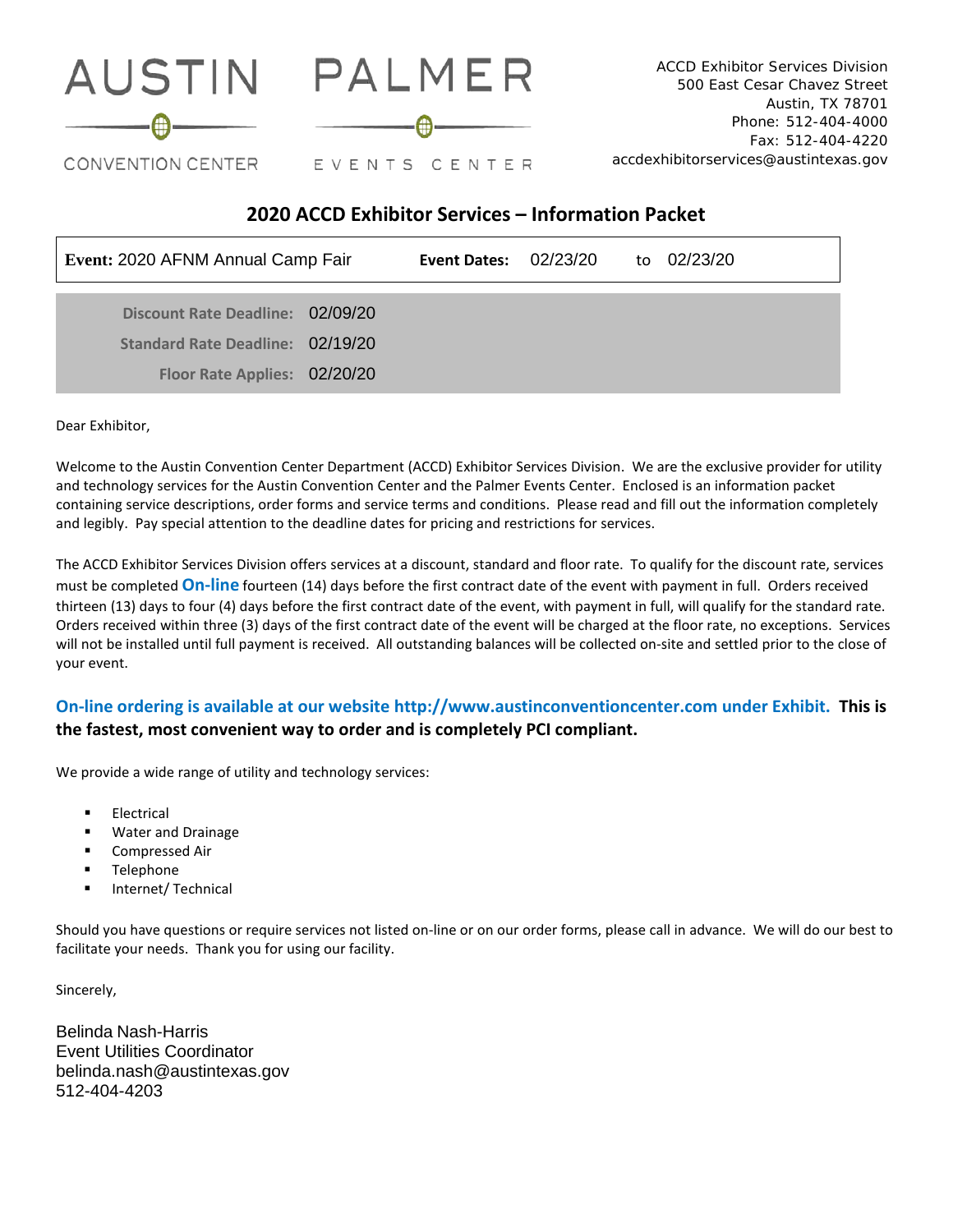

ACCD Exhibitor Services Division 500 East Cesar Chavez Street Austin, TX 78701 Phone: 512-404-4000 Fax: 512-404-4220 accdexhibitorservices@austintexas.gov

# PLEASE READ BEFORE PLACING YOUR UTILITY SERVICE ORDER!

Due to changes in the City of Austin information policy, the Palmer Events

Center now operates under PCI compliance rules.

# www.austinconventioncenter.com

Please visit this website to submit your utility request.

- 1. Click on Exhibit (one click only) on the top right of your screen
- 2. Click on "Exhibitor Online Ordering" located on the right of
- your screen under the accdex… email address. (one click only)
- 3. Scroll down to your event and click on "Go to Store" utilities- electric palmer
- 4. Sign in if you have created a profile before or, Sign Up if you have not. Do not forget to create a password and do not forget the email and password you used.

If there are any questions concerning placing an order, you may contact Belinda Nash-Harris for assistance. She can be reached at 512.404.4203, or by email at belinda.nash@austintexas.gov.

Thank you, ACCD Exhibitor Service Division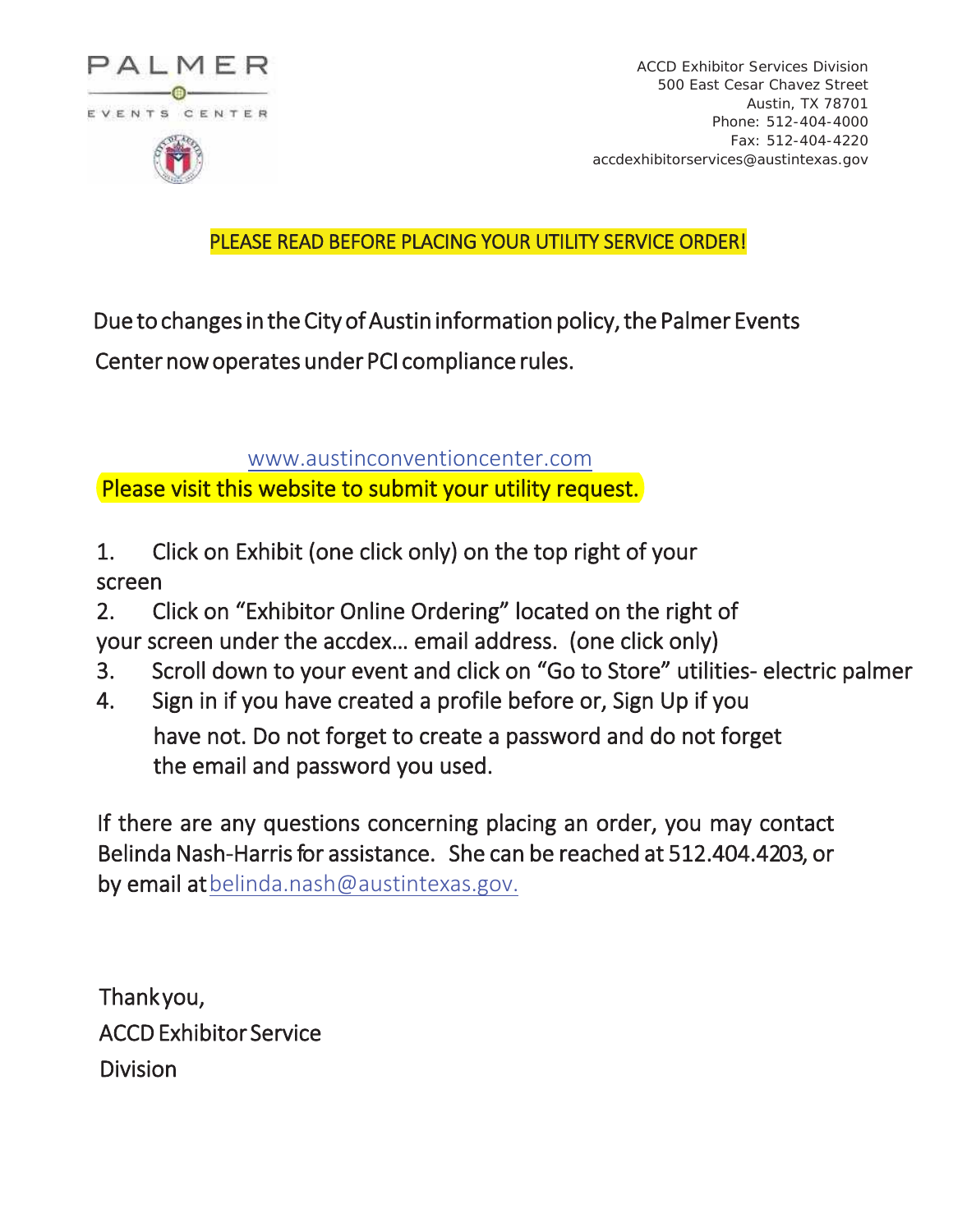



# **Ordering Instructions**

**On-Line Ordering – The Preferred Method:** To place your order on-line please visit our website http://www.austinconventioncenter.com under **Exhibit**. This is completely PCI compliant.

EVENTS CENTER

Complete the Order Form: A Utility Services Order Form can be requested through the utility coordinator if preferred payment will be by check. This method should only be used if you are unable to order on-line. Mail or fax completed order form with payment to the address shown at the top of the form.

Payment Method: Payment in full must accompany order. Payment may be made by check, money order, or credit card. DO NOT SEND CASH. Make check or money order payable to 'Austin Convention Center.' Orders without payment will not be processed.

Cancellation: Cancellation of services must be made 5 days prior to first contracted day of event.

Questions: Please call 512-404-4000 and request the ACCD Exhibitor Services Division if you have any questions regarding our services or ordering procedures.

### **Payment Terms and Conditions**

- Payment in full is required prior to service connection. All outstanding balances must be paid by the end of your event.
- Advance orders paid in full will have priority over floor orders. ACCD cannot guarantee floor orders.
- Exhibitor booths will be audited during the event and charged for any additional services. The charges will be included in the exhibitor's final bill at the floor rate.
- Any work not covered under ACCD's price schedule will be done on a time and materials basis.
- All material and equipment damaged or lost shall be at the responsibility of the exhibitor and will be billed to the exhibitor for the full replacement value at the close of the event.
- All prices are rental only. All materials remain the property of ACCD unless otherwise specified.
- All rates are subject to change without notice.

### **Refund Terms and Conditions**

- No credit will be issued to services or equipment installed but not used.
- Claims and/or Refunds will not be considered nor honored unless filed by exhibitor prior to close of event at the Utility Service Desk.
- All questions on billing must be settled prior to close of event.
- Refunds for less than \$50.00 will not be considered.
- Refunds for canceled services must be made 5 days prior to first contracted day of event.
- No refunds will be processed after the event closes. NO EXCEPTIONS

### **General Terms and Conditions**

- All floor orders services (or changes to installed services) must be placed at the Utility Service Desk. The ACCD service staff is not permitted to accept orders directly from exhibitors.
- ACCD cannot guarantee service prior to the opening of the show for floor orders.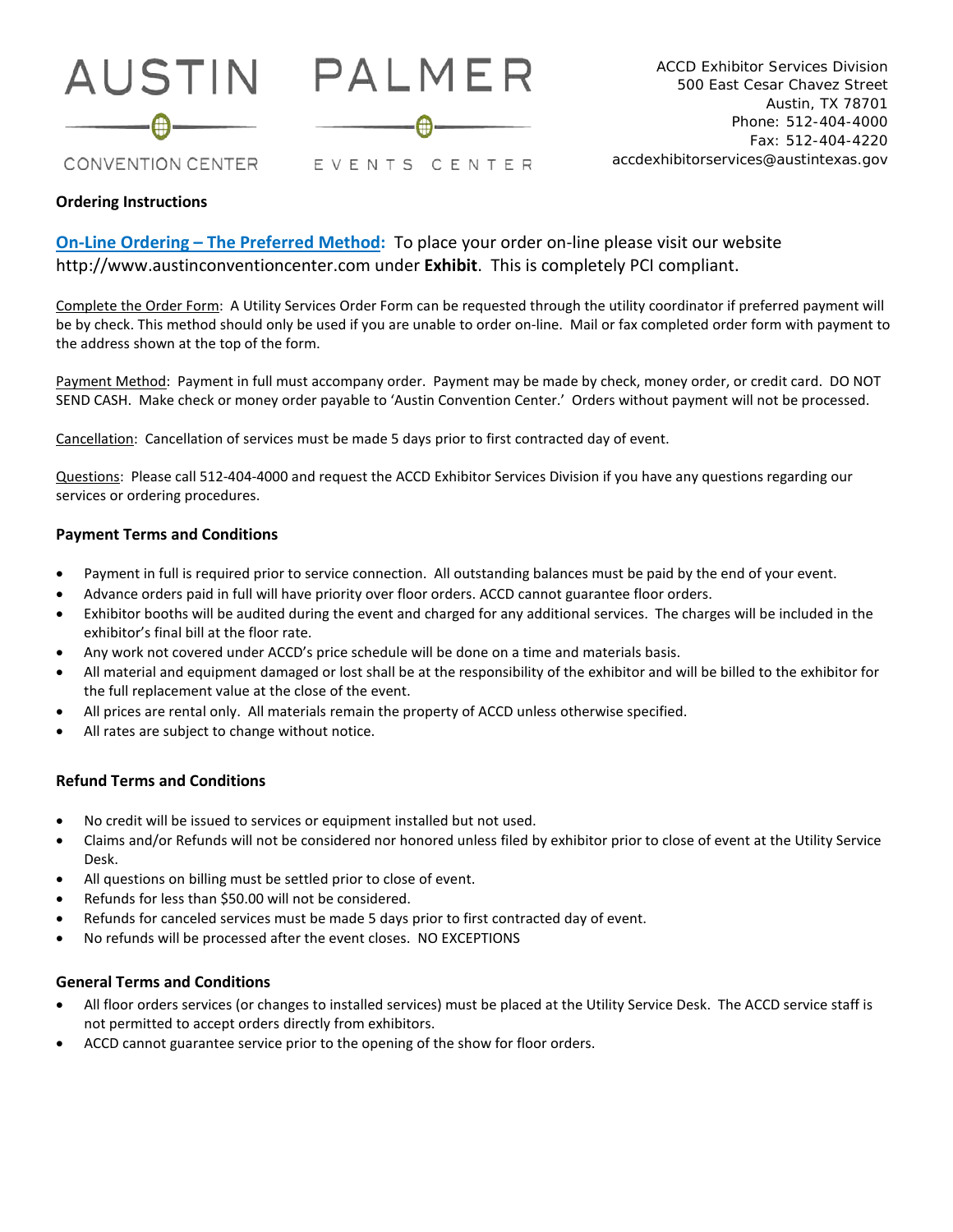

# PALMER

EVENTS CENTER



# CONVENTION CENTER

# **General Terms and Conditions Continued**

- Wall and permanent building electrical outlets are not to be used by exhibitors.
- Access to all wall outlets and floor pockets are restricted to ACCD personnel.
- Under no circumstance shall anyone other than ACCD personnel make service connections.
- The ACCD offers a limited inventory of utility services connections and rental equipment to our clients for their exclusive use on a first come first serve basis. The ACCD cannot guarantee availability of utility services or rental equipment.
- ACCD is not responsible for power failures or fluctuations in voltage, air, or water pressures. Equipment with strict tolerances may require regulating devices. Exhibitor must arrange for regulator values, line conditioners, backflow prevention devices, etc.
- All equipment and connections regardless of source of power must comply with federal, state and local safety codes.
- Special equipment connections requiring company engineers or technicians for assembly, servicing, preparatory work and operation may be executed without ACCD personnel. All service connections to ACCD utilities must be made by ACCD personnel only.
- Exhibitor agrees to indemnify and hold harmless the ACCD, City of Austin, and their respective officers, agents and employees, against and from any and all claims for property damage and personal injury including death, arising out of or in any way caused by exhibitor's negligence in the use or misuse of the utility outlets, equipment, etc., supplied to exhibitor by the ACCD under this order.
- Exhibitor will be responsible for damage to telecommunications, electrical, water, compressed air, and drainage network or equipment caused by exhibitor's equipment, acts, and/or omissions.
- If by any reason of default on the part of the exhibitor hereunder, it becomes necessary to engage an attorney, the exhibitor agrees to pay all costs, expenses, and attorney's fee expended or incurred by the ACCD in connection herein.

# **Electrical Terms and Conditions**

- A standard electrical outlet is a single female plug. Multi-outlet fixtures are available for purchase.
- Labor
	- A. Labor is charged for:
		- 1. Any four (4) utility services in one (1) booth.
		- 2. Installation of utilities after booth display and/or carpet has been installed.
		- 3. Relocating/moving installed services.
		- 4. Re-taping electrical cords.
		- 5. Resetting breakers due to exhibitor equipment.
		- B. Labor (if required) is charged in increments of one (1) hour with a one (1) hour minimum.
		- C. Labor charges are NOT available at a discount.
- If special electrical plugs are required, exhibitor is responsible for furnishing the associated wiring schematics and required connectors. Exhibitor will be responsible for all labor charges involved in connecting and disconnecting wires. Please contact the ACCD Exhibitor Services Division @ 512-404-4000 with any special wiring requirements.
- Use of open clip sockets, latex or lamp cord wire, duplex or triplex plug is prohibited.
- All exhibitor provided cords must be of the three (3) wire grounded type. All exposed non-current carrying metal parts or fixed equipment which are liable to be energized shall be grounded.
- Electrical equipment is to be installed, operated, and maintained in a manner which does not create a hazard to life or property.
- Connection rates cover bringing the service to the booth in the manner and location most convenient to the ACCD and do not include adapters or special wiring.
- Each exhibitor must order power separately. Exhibitors are not allowed to share power.
- Unauthorized use of electrical services will be terminated or exhibitor must pay utility service charges associated with service.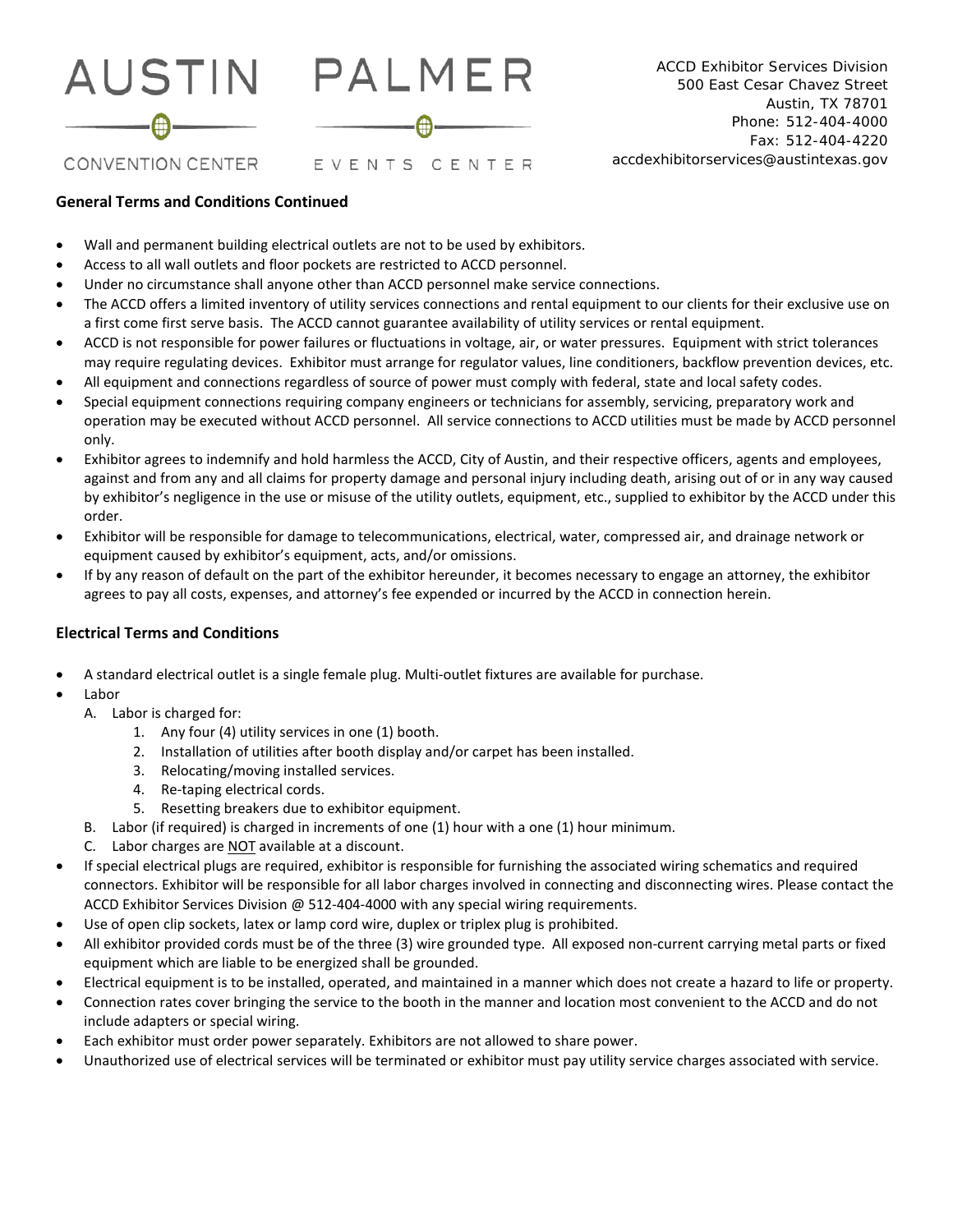



# **Installation Notice – 208/220 Volt Electrical Services**

- Connecting ACCD wires directly to exhibitor equipment is prohibited. Examples include, but are not limited to, hot tubs, stoves/ovens and RV's.
- Connection rates include bringing service to the booth from the floor pocket. Does not apply to 200/400amp services.
- Connection rates do not include adaptors or special wiring.
- 200/400amp services are available in specific locations. Exhibitor is responsible for providing the cable and rigging services required to connect.
- 200/400amp services terminate in cam-lock connections.
- If special electrical adaptors or plugs are required, exhibitor must provide the wiring schematics with required connectors (male & female).
- If adaptors or plugs are not provided, exhibitor must provide bare-end tails for hardwiring to disconnect boxes.
- Customers are responsible for labor charges required to connect and disconnect wires and/or adaptors.
- Please call 512-404-4000 and request the ACCD Exhibitor Services Division if you have any questions.

# **ADAPTER TYPE BY PRODUCT**

| <b>Electrical Outlets</b> |                                    |                     |
|---------------------------|------------------------------------|---------------------|
| <b>Product ID</b>         | <b>Product Description</b>         | Receptacle          |
| E104                      | 120 Volts 30 AMP (Only one device) | L5-30R              |
| E203                      | 120 Volts 20 AMP Ceiling Power     | Standard            |
| Product ID                | <b>Product Description</b>         | Receptacle          |
| P202                      | 208 Volts/Single Phase 20 AMP      | NEMA L6-20R         |
| P203                      | 208 Volts/Single Phase 30 AMP      | NEMA L6-30R         |
| P206                      | 208 Volts/Single Phase 60 AMP      | Cam Locks           |
| P210                      | 208 Volts/Single Phase 100 AMP     | Cam Locks           |
| P302                      | 120/208 Volts/3 Phase 20 AMP       | <b>NEMA L21-20R</b> |
| P303                      | 120/208 Volts/3 Phase 30 AMP       | <b>NEMA L21-30R</b> |
| P306                      | 120/208 Volts/3 Phase 60 AMP       | Cam Locks           |
| P310                      | 120/208 Volts/3 Phase 100 AMP      | Cam Locks           |
| P320                      | 120/208 Volts/3 Phase 200 AMP      | Cam Locks           |
| P340                      | 120/208 Volts/3 Phase 400 AMP      | Cam Locks           |
| <b>Product ID</b>         | <b>Product Description</b>         | Receptacle          |
| L <sub>102</sub>          | Extension Cord w/ Single Plug      | Standard            |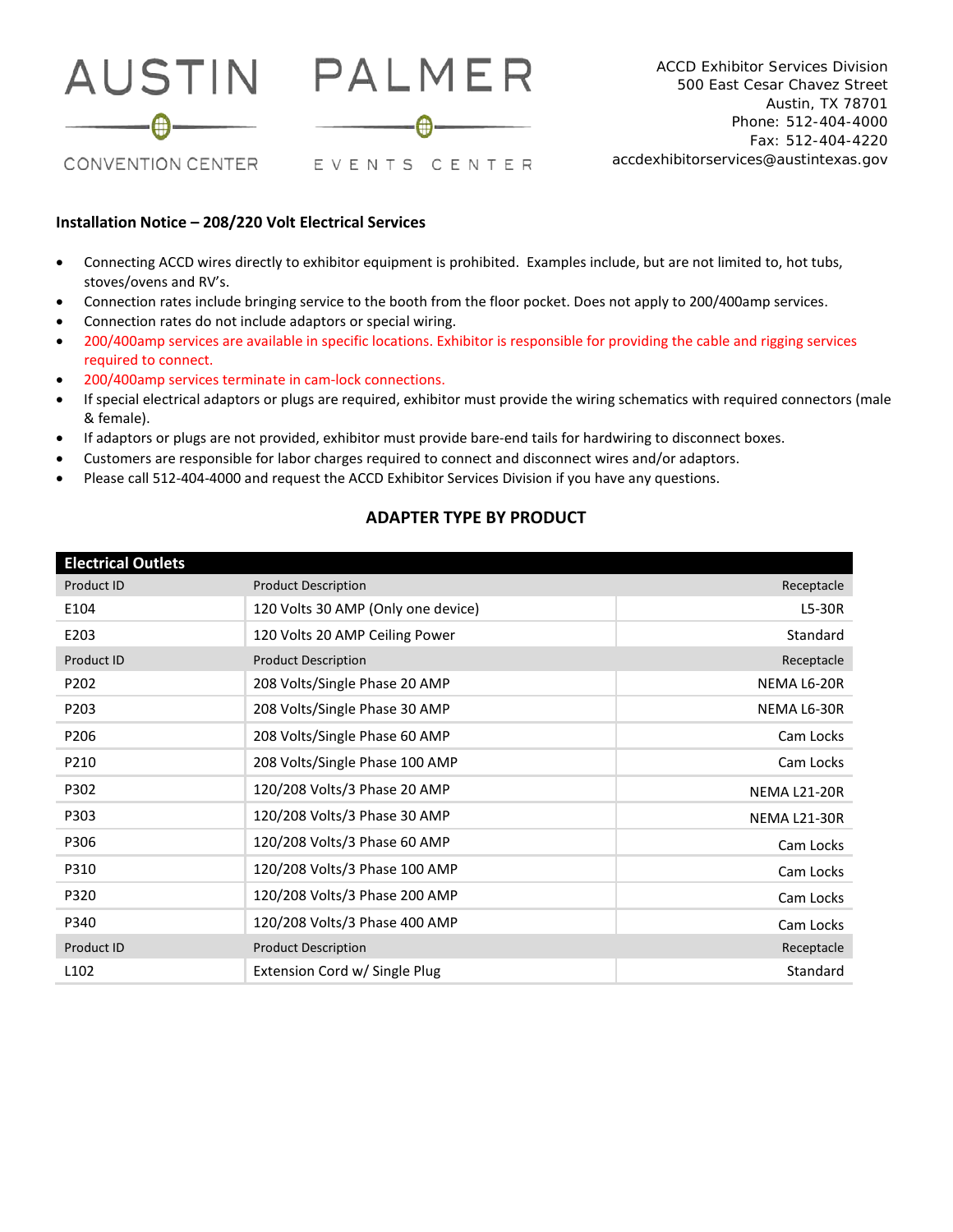



- Exhibitor is responsible for providing the cubic feet per minute (CFM) and the pounds per square inch (PSI) requirements. Without this information, we will be unable to provide service to your exhibit. Please call ACCD Exhibitor Services Division for
- Exhibitor is responsible for providing compatible adaptors to hose lines.

# **Water/Drain Terms and Conditions**

**Compressed Air Terms and Conditions**

• **Water**

assistance.

- 1. All equipment using water must have inlet and outlet properly tagged by the exhibitor and must connect to 1" hose coupler.
- 2. All equipment using water must include a backflow prevention device. Without this device, the ACCD will be unable to provide service to your booth.
- 3. All water supplies must be set to the off position at the end of each day.
- 4. Availability of water services are subject to restrictions imposed by the City of Austin Water/Wastewater Utility.

# • **Drainage**

- 1. Drains are not designed to handle the discharge of large volumes of water.
- 2. Drains are strictly for water. Other arrangements must be made for disposal of materials such as grease, food products, etc.
- 3. Any exhibitor using 5 gallons or more for their exhibit is required to purchase a water and drain connection.
- 4. Any exhibitor that is found draining water directly into our floor pockets will automatically have the water and drain service accessed to their invoice, at the floor rate in effect.

# **Telephone Service Terms and Conditions**

- **Analog Phone Line - Local/Long Distance**
	- 1. Allows both local and long-distance calling.
	- 2. Phone sets are available upon request. Please contact ACCD Exhibitor Services Division for any questions.
	- 3. Phone line installation includes one touch-tone line and male RJ-11 jack. All lines configured for 'Dial 9' calling.

# • **Special Programming**

- 1. The ACCD offers voice mail, line rollover services and non-dial 9 service.
- 2. Special programming requests must be made at least 10 days prior to the event or we cannot guarantee delivery of service.
- 3. A Specialty Programming Fee will apply. Discounts are unavailable for specialty programming services.

### • **Telephone for Credit Card Machine Use**

- 1. The telephone line fees do not include electrical services necessary for credit card machines.
- 2. It is the exhibitor's responsibility to ensure that credit card machines are programmed for Dial 9 calling. Contact your credit card processor for all credit card machine programming instructions.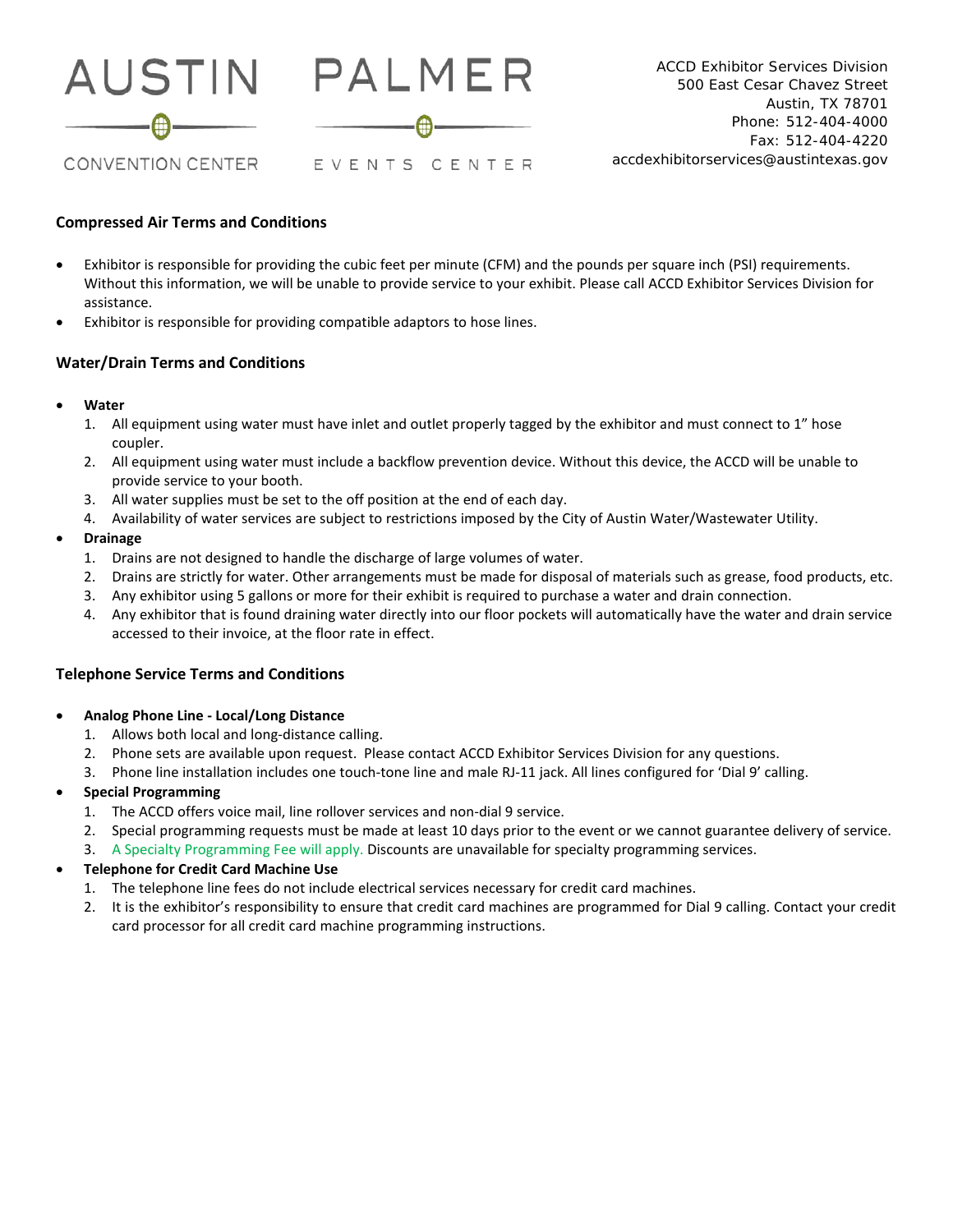



# CONVENTION CENTER

# **Technical Services Terms and Conditions**

ALL USERS OF ACCD TECHNICAL SERVICES MUST COMPLY WITH ACCD WI-FI OPERATING GUIDELINES

## **TERMS AND CONDITIONS**

- Internet Connections are charged per IP address.
- Internet addresses are provided by ACCD upon confirmation of order on a first come, first serve basis.
- Additional labor and material charges may be added for designing and installing special networks.
- The ACCD is not responsible for network saturation or failures caused by misuse, power fluctuations, etc.
- Technical service fees do not include electrical services necessary for workstation(s).
- Users are responsible for configuration of their own equipment.
- The ACCD is not responsible for network saturation or latency outside of the building.
- Acts of God and network failure outside of the building are not the responsibility of the ACCD.
- Please contact the ACCD Exhibitor Services Division at 512-404-4000 for any questions regarding ordering technical services or to obtain copies of operating guidelines.
- Please contact the ACCD Exhibitor Services Division at 512-404-4000 if you need any outside circuits such as ISDN service of the use of an external internet service provider.

# **Wi-Fi Operating Guidelines**

- The Austin Convention Center Department (ACCD) is the exclusive provider for wired and wireless (Wi-Fi) services for the Austin Convention Center and Palmer Events Center. The ACCD Wi-Fi service offers internet access at speeds up to 3Mbps servicing clients, exhibitors, and attendees.
- Wireless internet service is vulnerable to interference from other wireless devices such as Wi-Fi routers, wireless cameras, cell phones and personal Wi-Fi hotspots.
- Wireless users in the Exhibit Halls may experience higher levels of interference due to the nature of the event and any electronics/equipment that may be a part of a product demonstration or display.
- If you are conducting a product demonstration, presentation or streaming video over the internet, we strongly recommend the purchase of a wired internet connection.
- ACCD requests your cooperation in the eliminating/minimizing the use of these devices to improve the quality of wireless services in our facility.

# **Rigging / Ceiling Power Guidelines**

- **Rigging Services** Freeman Audio Visual is the exclusive provider of rigging services for the Austin Convention Center, and preferred rigging provider for Palmer Events Center. Please contact or e-mail Phil Sherrod with Freeman Audio Visual at 510- 889-4002 / 512-827-3200 / phillip.sherrod@freemanco.com.
- ACCD must be made aware of any rotating signs, any signs that use a hoist/motor and any signs.
- All ceiling electrical services must be ordered through the Austin Convention Center Department Exhibitor Services Division. Online ordering is available at www.austinconventioncenter.com.
- Prices listed below provide electrical access, but do not include cabling or the labor to run the cabling. Electrical cabling is provided for 120V electrical services. The Austin Convention Center Department does not provide labor to run cabling overhead. Please contact your General Service Contractor.
- **Electrical cabling is NOT provided for services included in the "Power for Motors or Special Equipment" price list below.** Exhibitors are responsible for providing electrical cabling and contacting Freeman Audio Visual for Rigging Services.
- Please refer to the table on page 4 of this packet for the receptacle that will be provided with each service.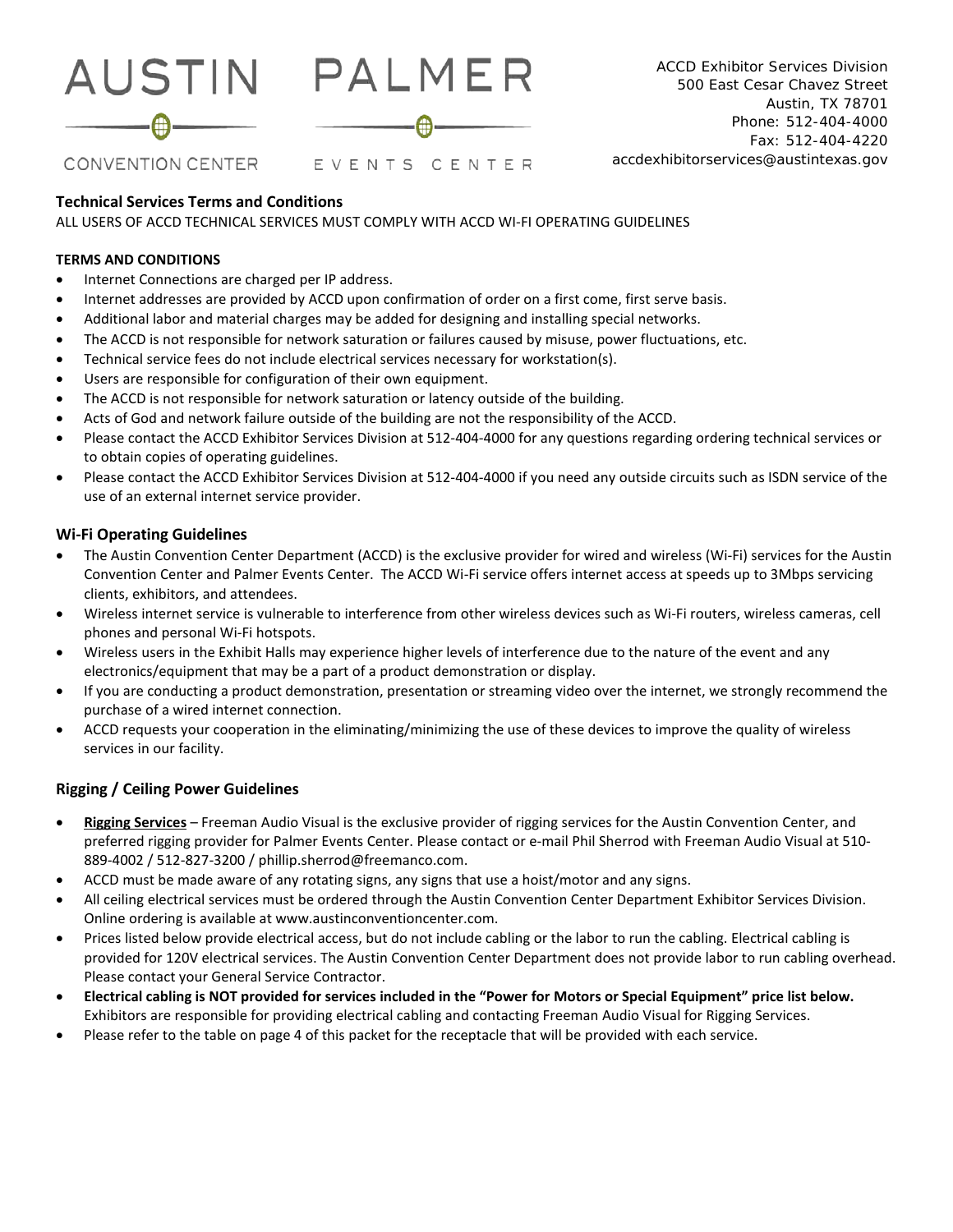



ACCD Exhibitor Services Division 500 East Cesar Chavez Street Austin, TX 78701 Phone: 512-404-4000 Fax: 512-404-4220 accdexhibitorservices@austintexas.gov

| <b>2020 Exhibitor Price List</b> |                                                                                                                     |     |                                  |                                 |                              |
|----------------------------------|---------------------------------------------------------------------------------------------------------------------|-----|----------------------------------|---------------------------------|------------------------------|
| Code                             | <b>Description</b>                                                                                                  | U/M | <b>Incentive</b><br><b>Price</b> | <b>Standard</b><br><b>Price</b> | <b>Floor</b><br><b>Price</b> |
|                                  | Electrical Services - Utilities (EL)                                                                                |     |                                  |                                 |                              |
|                                  | <b>Electrical Outlets</b>                                                                                           |     |                                  |                                 |                              |
| E101                             | 120 Volt Outlet 0-1000 Watts (8AMP)                                                                                 | EA  | 75.00                            | 100.00                          | 150.00                       |
| E102                             | 120 Volts 15 AMP                                                                                                    | EA  | 85.00                            | 115.00                          | 175.00                       |
| E103                             | 120 Volts 20 AMP                                                                                                    | EA  | 90.00                            | 120.00                          | 180.00                       |
| E104                             | 120 Volts 30 AMP                                                                                                    | EA  | 120.00                           | 160.00                          | 240.00                       |
| E203                             | 120 Volts 20 AMP - Ceiling Power                                                                                    | EA  | 160.00                           | 215.00                          | 325.00                       |
| Equipment                        |                                                                                                                     |     |                                  |                                 |                              |
| L106                             | Adaptor                                                                                                             | EA  | 50.00                            | 50.00                           | 50.00                        |
| L102                             | Extension Cord w/Single Plug                                                                                        | EA  | 25.00                            | 25.00                           | 25.00                        |
| L103                             | Multi-Outlet Strip - 6 Outlets                                                                                      | EA  | 25.00                            | 25.00                           | 25.00                        |
|                                  | Power for Motors or Special Equipment                                                                               |     |                                  |                                 |                              |
| P206                             | 208 Volts/Single Phase 60 AMP                                                                                       | EA  | 345.00                           | 460.00                          | 690.00                       |
| P210                             | 208 Volts/Single Phase 100 AMP                                                                                      | EA  | 525.00                           | 700.00                          | 1,050.00                     |
| P302                             | 120/208 Volts/3 Phase 20 AMP                                                                                        | EA  | 285.00                           | 380.00                          | 570.00                       |
| P303                             | 120/208 Volts/3 Phase 30 AMP                                                                                        | EA  | 325.00                           | 430.00                          | 645.00                       |
| P202                             | 208 Volts/Single Phase 20 AMP                                                                                       | EA  | 190.00                           | 250.00                          | 375.00                       |
| P306                             | 120/208 Volts/3 Phase 60 AMP                                                                                        | EA  | 520.00                           | 690.00                          | 1,035.00                     |
| P310                             | 120/208 Volts/3 Phase 100 AMP                                                                                       | EA  | 825.00                           | 1,100.00                        | 1,650.00                     |
| P203                             | 208 Volts/Single Phase 30 AMP                                                                                       | EA  | 225.00                           | 300.00                          | 450.00                       |
|                                  | Facilities - Maintenance (FA)                                                                                       |     |                                  |                                 |                              |
|                                  | Air/Water/Gas/Drainage                                                                                              |     |                                  |                                 |                              |
| A200                             | Sink (Includes Water & Drain)                                                                                       | EA  | 425.00                           | 425.00                          | 425.00                       |
| A501                             | Water & Drainage                                                                                                    | EA  | 210.00                           | 275.00                          | 415.00                       |
| A101                             | Compressed Air (Per connection)                                                                                     | EA  | 160.00                           | 210.00                          | 315.00                       |
|                                  | IT Services (IT)                                                                                                    |     |                                  |                                 |                              |
|                                  | <b>Technical Services</b>                                                                                           |     |                                  |                                 |                              |
| H101                             | Standard Internet Service - 10Mbps, 1<br>IP address, DHCP only (if static is<br>needed, premium is required)        | EA  | 600.00                           | 795.00                          | 1,195.00                     |
| H102                             | <b>Additional IP Address</b>                                                                                        | EA  | 150.00                           | 200.00                          | 300.00                       |
| H312                             | Ethernet Patch Cable (Up to 30ft.)                                                                                  | EA  | 65.00                            | 65.00                           | 65.00                        |
| H405                             | Ethernet Switch-Unmanaged                                                                                           | EA  | 225.00                           | 300.00                          | 300.00                       |
| H103                             | Premium Internet Service - 15Mbps, 1<br>IP address, static if requested (if<br>additional IPs are needed, see H102) | EA  | 900.00                           | 1,195.00                        | 1,795.00                     |
| H100                             | Credit Card Processing - Ethernet Cable<br>Included                                                                 | EA  | 110.00                           | 150.00                          | 200.00                       |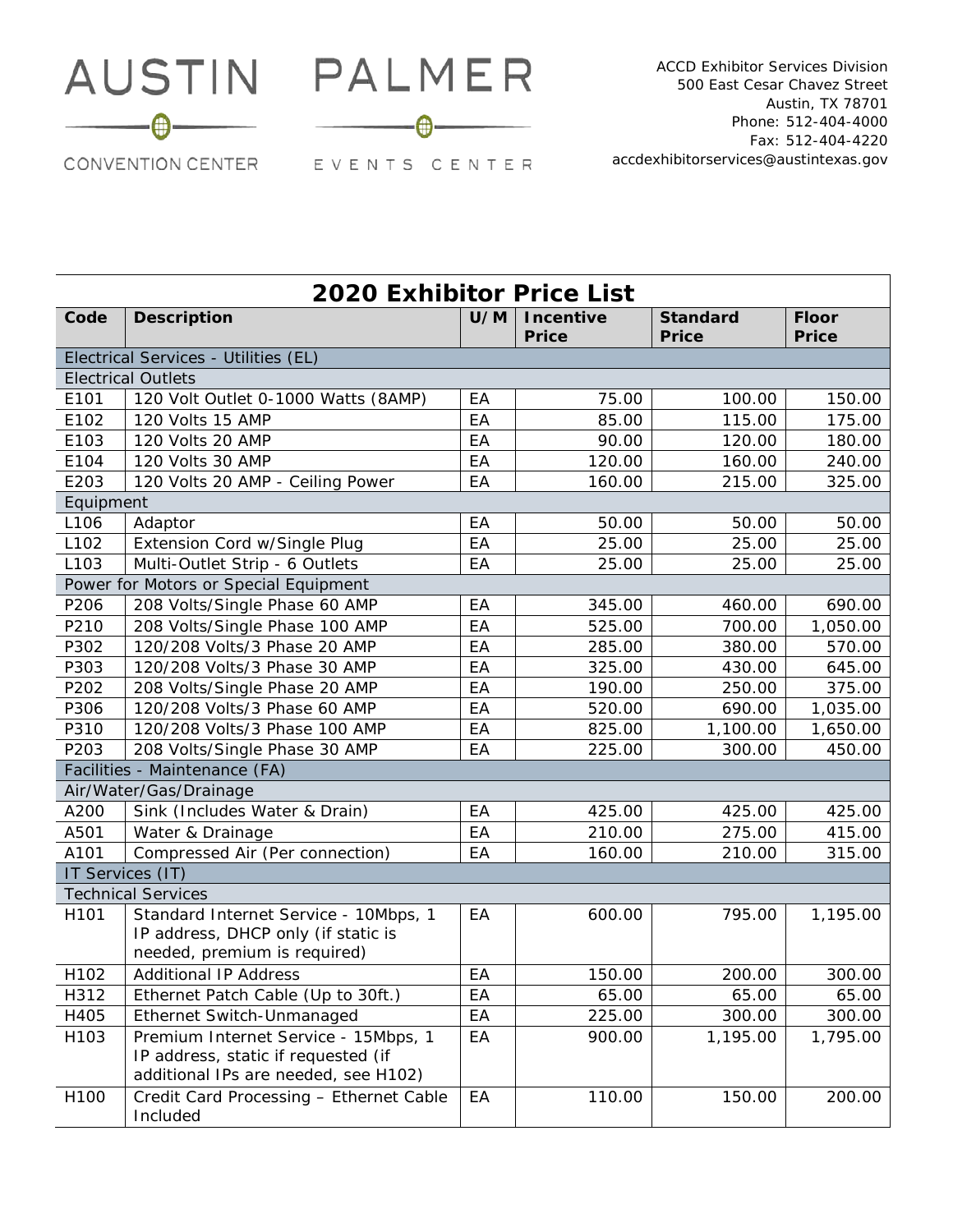

₩

EVENTS CENTER

ACCD Exhibitor Services Division 500 East Cesar Chavez Street Austin, TX 78701 Phone: 512-404-4000 Fax: 512-404-4220 accdexhibitorservices@austintexas.gov

# CONVENTION CENTER

# **2020 Exhibitor Price List Continued**

| Telephone             |                                           |    |        |        |        |
|-----------------------|-------------------------------------------|----|--------|--------|--------|
| <b>TC201</b>          | Digital Phone (single-line) - includes LD | EA | 200.00 | 250.00 | 325.00 |
|                       | and set rental                            |    |        |        |        |
| <b>TM301</b>          | Digital Conference Phone (spaceship) -    | EA | 225.00 | 300.00 | 450.00 |
|                       | includes LD and set rental                |    |        |        |        |
| T101                  | Analog Phone Line - includes LD and set   | EA | 45.00  | 65.00  | 85.00  |
|                       | rental                                    |    |        |        |        |
| T401                  | Special Telephony Programming (Voice      | EA | 50.00  | 50.00  | 50.00  |
|                       | Mail, Coverage Path)                      |    |        |        |        |
| Labor - Standard (LA) |                                           |    |        |        |        |
| Labor - IT            |                                           |    |        |        |        |
| M103                  | Technical Labor per hour                  | EA | 150.00 | 150.00 | 150.00 |
| Labor - Operations    |                                           |    |        |        |        |
| M <sub>101</sub>      | Event Electrical Labor per hour           | EA | 50.00  | 50.00  | 75.00  |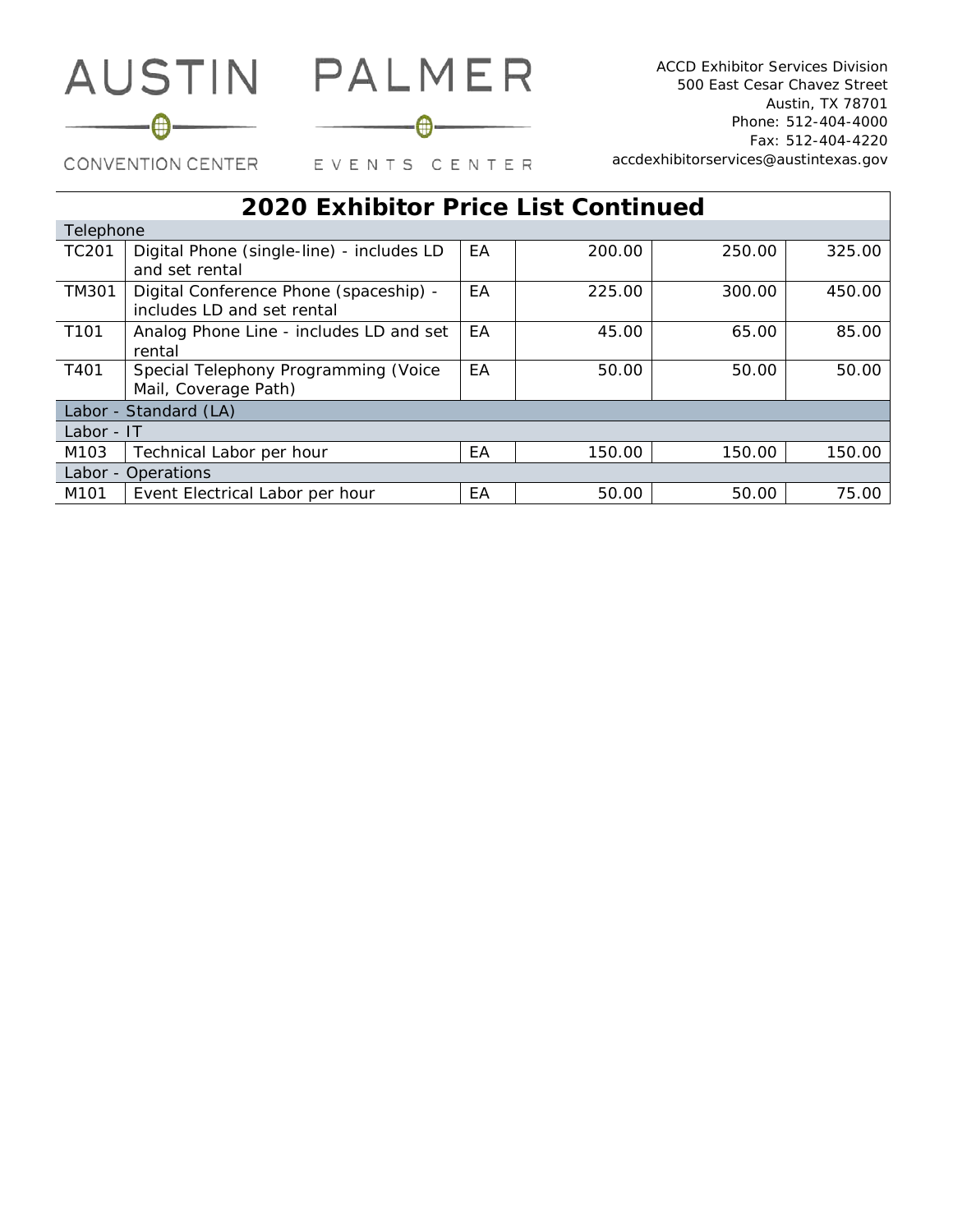

- Labor charges apply to orders with four (4) or more services. - Mark the adjoining booth number and/or aisles for orientation.

1 Square - 1 Pt (Default)

 $1$  Square = Ft

 $X + Y = 10 \times 20$  Booth

 $X + Y + Z = 20 \times 20$  Booth

 $\chi=10$  x 10 Booth

- Use the coordinates or the boxes as a scale for placement of services.
- Grids submitted without orientation will default to marked "FRONT" and "BACK" booth orientation shown below.

### **Exhibitors may contact show management for a copy of the exhibit show floor plan**

x

I

₽

 $\bullet$ 

Power Outlet

Internet

Phone

Water

**Gir**